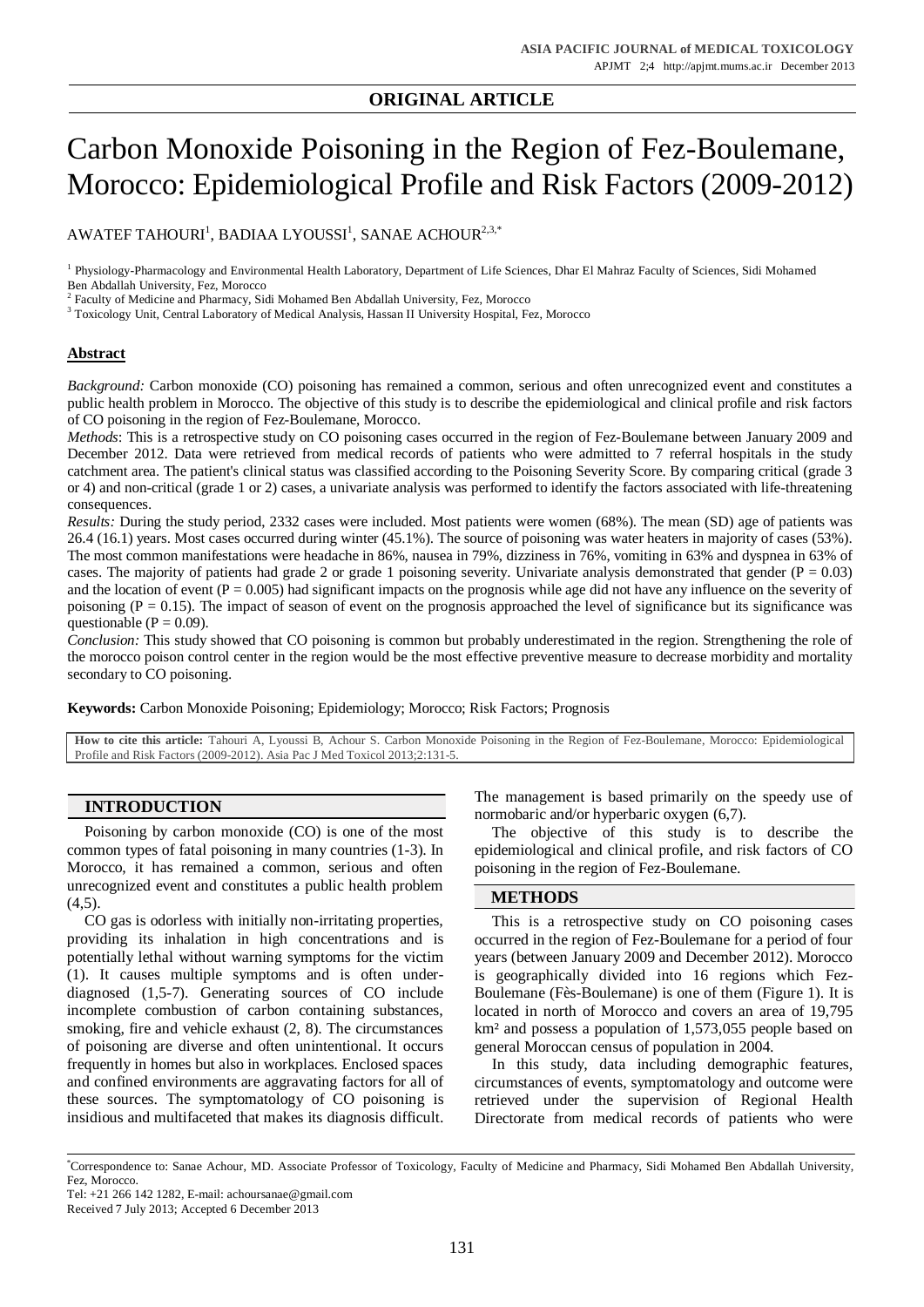

**Figure 1.** Map of Fez-Boulemane region with statistics of Carbon Monoxide Poisoning (n = 2332). Frequency of CO poisoning cases in each city and percentage of total are shown next to red spots.

admitted to 7 referral hospitals in the study catchment area. The patient's clinical status was classified according to the Poisoning Severity Score (9). Based on this scale, poisoned patients can be classified as minor or grade 1 (mild, transient and spontaneously resolving symptoms), moderate or grade 2 (marked or prolonged symptoms), severe or grade 3 (severe or life-threatening symptoms) and fatal or grade 4. By comparing critical (grade 3 or 4) and non-critical (grade 1 or 2) cases, a univariate analysis was done to identify the factors associated with lifethreatening consequences.

The age groups used in this study were according to recommendations of International Program on Chemical Safety. The data were analyzed using Statistical Package for Social Sciences (SPSS Inc., Chicago, IL, USA).

# **RESULTS**

## *Demographic Features*

Between January 2009 and December 2012, 2332 cases of CO poisoning were collected. Most patients were women (68%). The mean (SD) age of patients was 26.4 (16.1) years. Based on age groups, the majority of patients (62.2%) were adults (20-74 years), followed by children aged 5 to 14 years  $(21.1\%)$  and adolescents aged 15 to 19 years  $(13.3\%).$ 

*Characteristics of events*

The greatest proportion of cases (62.5%) took place in urban areas (Table 1). Unintentional exposure was the main cause of poisoning which was observed in 99% of cases. The majority of poisonings occurred at homes (97.8%), while in public places and work places less than 1% of cases occurred. The geographical distribution of events showed predominance of Fez city followed by Sefrou city (Figure 1). CO poisoning involved only one

episode and involved multiple victims in 39.5% of episodes. During the study period, the highest number of cases occurred in 2010 (Figure 2). Regarding seasonal distribution of events, most cases occurred during winter (45.1%) followed by fall (28.4%), spring (19.1%) and summer (7.4%) (Figure 3). In a more detailed look, monthly distribution of cases peaked in December (Figure 4). CO poisoning occurred predominantly on weekends. The source of poisoning was found to be water heaters in 53% of cases and braziers in 23% of cases.



**Figure 2.** Annual frequency of CO poisoning cases in the Fez-Boulemane region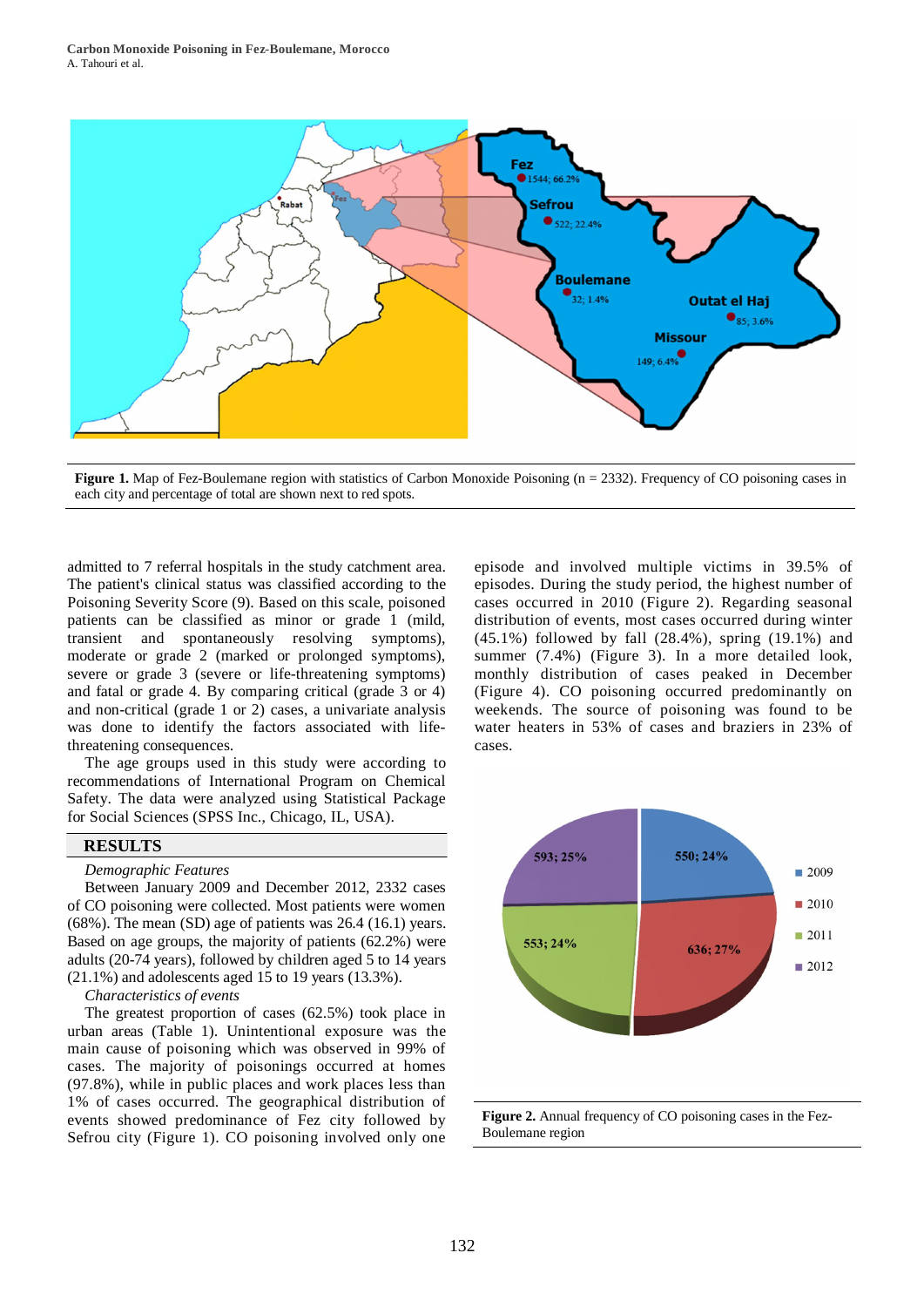| Parameter                     | Total       | Critical $(n = 63)^*$ | Non-critical $(n = 2269)$ ** | P value*** |
|-------------------------------|-------------|-----------------------|------------------------------|------------|
| Gender, n (%)                 |             |                       |                              |            |
| Female                        | 1585 (68.0) | 35(55.5)              | 1550 (68.3)                  | 0.03       |
| Male                          | 747 (32.0)  | 28 (44.5)             | 719 (31.7)                   |            |
| Age group (year), n (%)       |             |                       |                              |            |
| $\leq$ 1                      | 14(0.6)     | 1(1.6)                | 13(0.5)                      | 0.15       |
| $1 - 4$                       | 59(2.5)     | 1(1.6)                | 58(2.5)                      |            |
| $5 - 14$                      | 492 (21.1)  | 9(14.2)               | 483 (21.3)                   |            |
| $15-19$                       | 311(13.3)   | 11(17.5)              | 300(13.3)                    |            |
| 20-74                         | 1450(62.2)  | 40(63.5)              | 1410 (62.2)                  |            |
| $>75$                         | 6(0.3)      | 1(1.6)                | 5(0.2)                       |            |
| Season, $n$ $(\%)$            |             |                       |                              |            |
| Spring                        | 447 (19.2)  | 6(9.5)                | 441 (19.5)                   | 0.09       |
| Summer                        | 162(7.0)    | 8(12.7)               | 154(6.8)                     |            |
| Autumn                        | 672 (28.8)  | 18(28.6)              | 654(28.8)                    |            |
| Winter                        | 1051(45.0)  | 31(49.2)              | 1020(44.9)                   |            |
| Location of event, $n$ $(\%)$ |             |                       |                              |            |
| Urban                         | 1458(62.5)  | 50 (79.4)             | 1408(62.1)                   | 0.005      |
| Rural                         | 874 (37.5)  | 13(20.6)              | 861 (37.9)                   |            |

**Table 1.** Analysis of impact of demographic and event parameters on prognosis of carbon monoxide poisoning

\*\* Patients with grade 1 or 2 of poisoning severity

\*\*\* Analyzed with chi-square test

#### *Clinical findings and treatment*

All cases were symptomatic at presentation. The symptomatology was characterized by the predominance of neurological signs including headache in 2023 cases (86%) and dizziness in 1772 cases (76%), followed by nausea in 1845 cases (79%), vomiting in 1470 cases (63%) and dyspnea in 1473 cases (63%) (Table 2). During the study period, the severity score was determined in 59.6% of cases. The majority of patients had grade 2 or grade 1 poisoning severity (Table 2). Normobaric oxygen therapy was the main treatment that was administered to all patients.

### *Outcomes and risk factors*

The outcome for the patients was favorable in the vast majority of cases (98.2%), while only 0.5% of cases developed neurological sequel and death occurred in 1.3% of cases.

Univariate analysis by comparing critical (grade 3 or 4) and non-critical (grade 1 or 2) cases demonstrated that gender ( $P = 0.03$ ) and the location of event ( $P = 0.005$ ) had significant impacts on the prognosis while age  $(P= 0.15)$ did not have any influence on the severity of poisoning (Table 1). The impact of season of event on the prognosis approached the level of significance but its significance was questionable ( $P = 0.09$ ).



**Figure 3.** Seasonal frequency of CO poisoning cases in the Fez-Boulemane region.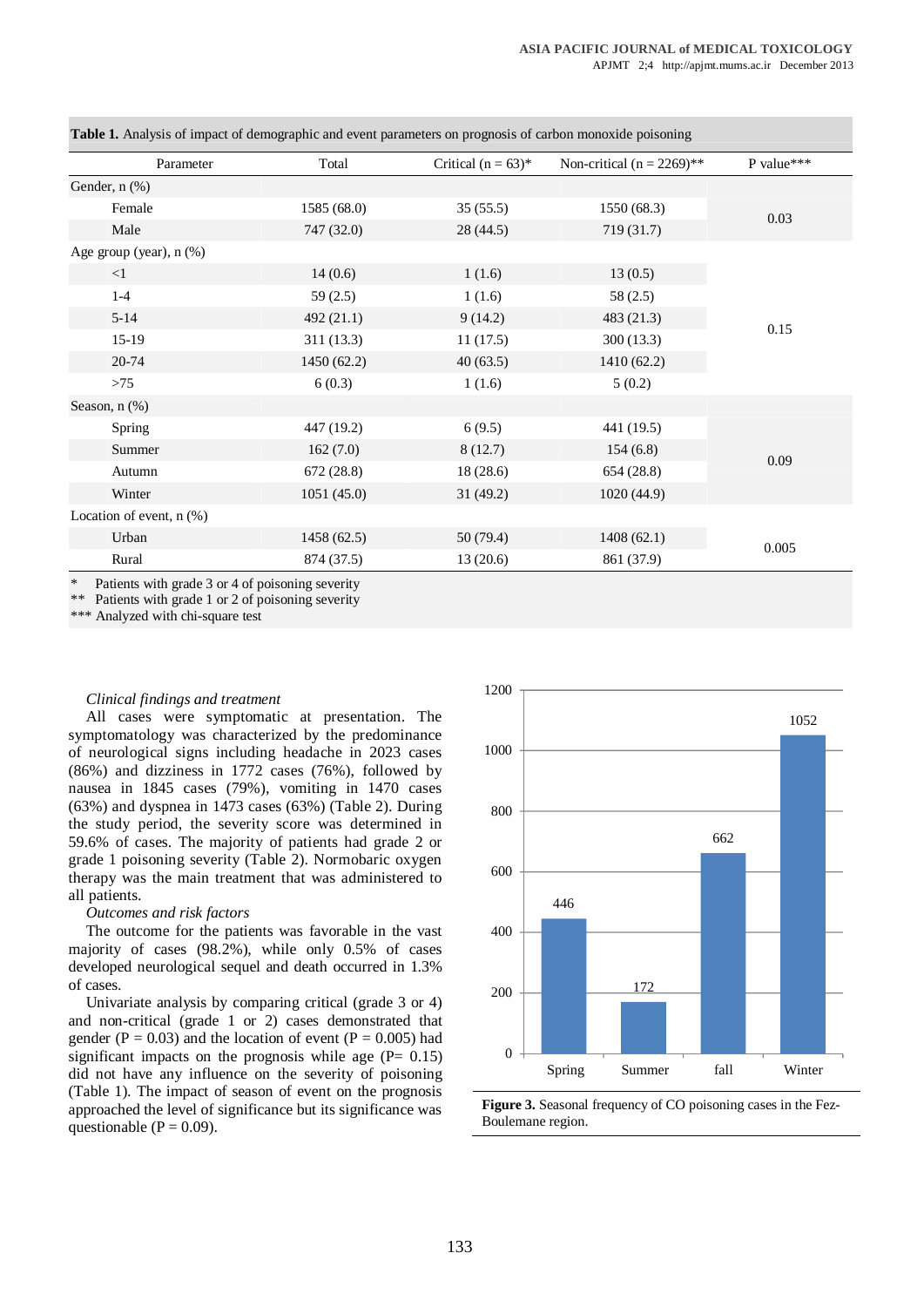| Variable              | n(%)        |  |
|-----------------------|-------------|--|
| Clinical Findings     |             |  |
| Headache              | 2023 (86.7) |  |
| Nausea                | 1845 (79.1) |  |
| <b>Dizziness</b>      | 1772 (75.9) |  |
| Dyspnea               | 1473(63.1)  |  |
| Vomiting              | 1470 (63.0) |  |
| Weakness              | 100(4.3)    |  |
| Loss of consciousness | 39(1.7)     |  |
| Dysrythmia            | 12(0.5)     |  |
| Myocardial infarction | 5(0.2)      |  |
| Severity of poisoning |             |  |
| Grade 1               | 946 (40.5)  |  |
| Grade 2               | 1323 (56.7) |  |
| Grade 3               | 34(1.4)     |  |
| Grade 4               | 29(1.2)     |  |

**Table 2.** Clinical findings and severity of poisoning in CO poisoned patients in the Fez-Boulemane region from January 2009 to December 2012 (n = 2332).



## **DISCUSSION**

CO poisoning continues to be one of the most common environmental poisoning throughout the world (1-4,8). Poison control center of Morocco (MPCC) reported 18379 cases of CO poisoning who were guided by the MPCC during 1980 to 2011 (4). In the region of Fez-Boulemane, we studied 2332 cases between January 2009 and December 2012 with 1.3% mortality, however, this number does not reflect the real extent of the problem. This is because some patients died at home or on route to the hospital and their data were not entered into hospital records. Moreover, asymptomatic cases do not seek consultation and also unfamiliarity with CO poisoning provides frequent confusion with other diseases (1,5). These factors can lead to under reporting.

In the United States, 439 deaths due to unintentional, non-fire-related CO poisoning occurs annually which implicates about 2% mortality rate (2). France has reported 300 deaths related to CO poisoning annually. In 2010, 1509 episodes of CO poisoning were notified in Alsace-Lorraine region, which involved 5,195 people. 3,413 of them were transported to local hospital emergency departments, and 1,136 of them were hospitalized (12). In Iran, 257 cases of CO poisoning were reported with less than 1% mortality.

Our sample is characterized by the predominance of young patients, which may be partially explained by the "Moroccan population pyramid" that mostly includes people at young ages, and also by the fact that this age group is the active population which is often the victim of occupational toxic exposures (13). In the present study, we found that gender and location of event are two significant factors of

causing more life-threatening consequences. Women were predominant in CO poisoning which could be explained by the fact that most women are housewives and are often not aware of certain risky actions related to CO production. Furthermore, most cases occurred in urban areas which could be due to the weather conditions and also being exposed to more dangerous sources of CO such as exhaust fumes in industries (13). The common cause of CO poisoning in rural areas could be the abundance of forest areas, which facilitates the use of wood and coal as the main source of heating (14).

In this study, the seasonal pattern showed an increase in winter and fall. The impact of seasonal distribution of events on prognosis approached significance, though its significance was questionable. In this regard, cases that occurred in winter were more severe. This also ascertains the prominent role of factors associated with heating including heating appliances particularly gas heaters, braziers (Kanoun) and gas water heaters (8,15,16). In addition, employment of these appliances accompanies an imminent risk, mainly in confined spaces (1,8). Even in summer, it is not safe from CO poisoning as we found  $7.4\%$ of cases occurred in this period. This suggests the other sources of CO generation such as fire, exhaust fumes and smoke in public baths as the reasons of poisoning (8). In this study, CO poisoning cases occurred in an almost homogeneous number for every day of the week except Sunday when there was an increase. This is the day of the week when people stay at home, cook with Kanoun and camping gas and use heating appliances including water heaters in higher extent (14,17). Thus, home was the main place of occurrence of CO poisoning.